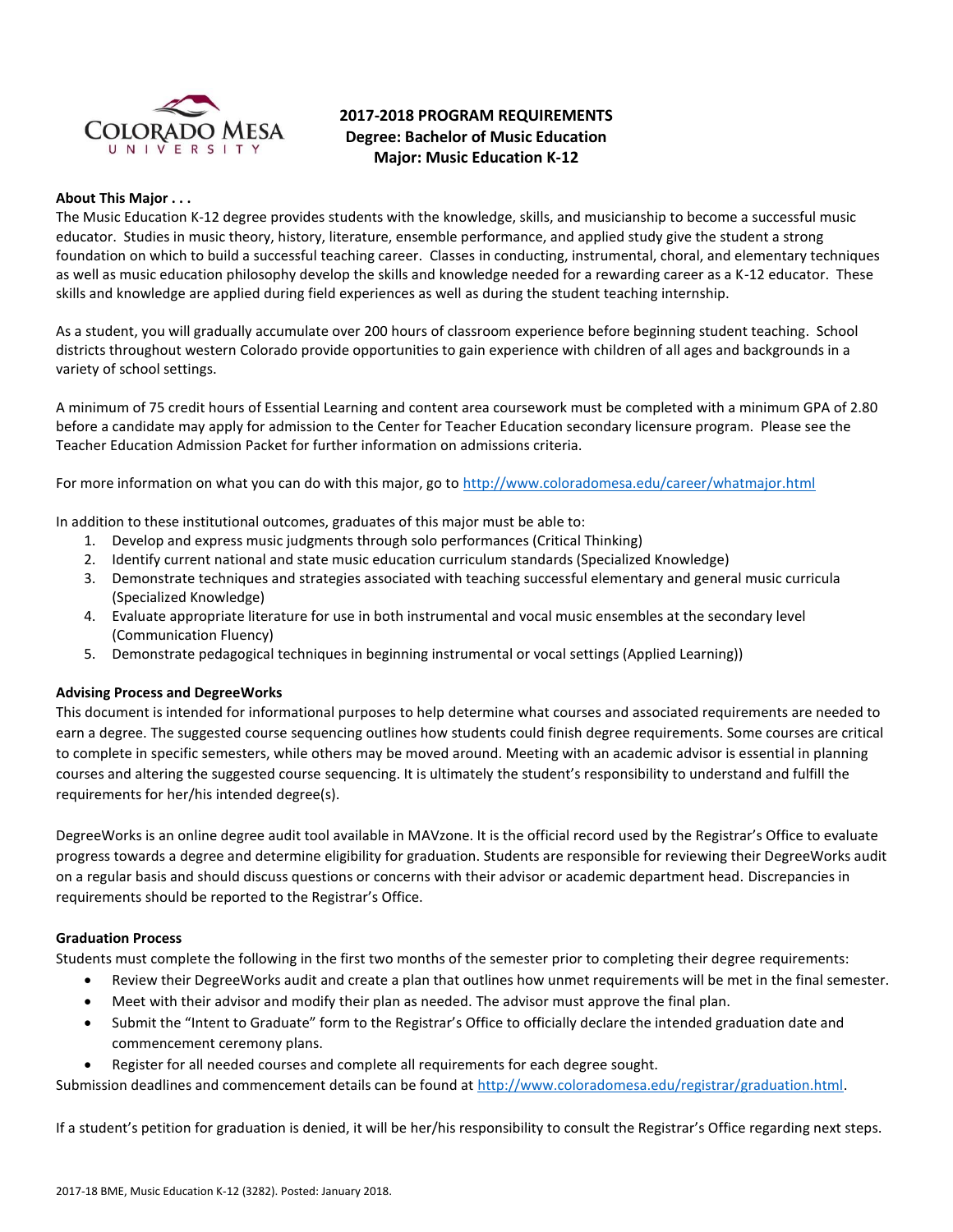## **INSTITUTIONAL DEGREE REQUIREMENTS**

The following institutional degree requirements apply to all CMU baccalaureate degrees. Specific programs may have different requirements that must be met in addition to institutional requirements.

- 120 semester hours minimum.
- Students must complete a minimum of 30 of the last 60 hours of credit at CMU, with at least 15 semester hours in major discipline courses numbered 300 or higher.
- 40 upper-division credits (an alternative credit limit applies to the Bachelor of Applied Science degree).
- 2.00 cumulative GPA or higher in all CMU coursework.
- A course may only be used to fulfill one requirement for each degree/certificate.
- No more than six semester hours of independent study courses can be used toward the degree.
- Non-traditional credit, such as advanced placement, credit by examination, credit for prior learning, cooperative education and internships, cannot exceed 30 semester credit hours for a baccalaureate degree; A maximum of 15 of the 30 credits may be for cooperative education, internships, and practica.
- Pre-collegiate courses (usually numbered below 100) cannot be used for graduation.
- Capstone exit assessment/projects (e.g., Major Field Achievement Test) requirements are identified under Program-Specific Degree Requirements.
- The Catalog Year determines which program sheet and degree requirements a student must fulfill in order to graduate. Visit with your advisor or academic department to determine which catalog year and program requirements you should follow.
- See "Requirements for Undergraduate Degrees and Certificates" in the catalog for a complete list of graduation requirements.

## **PROGRAM-SPECIFIC DEGREE REQUIREMENTS**

- 126 semester hours required for the BME in Music Education K-12.
- 2.80 cumulative GPA or higher in all CMU coursework.
- 2.80 cumulative GPA or higher in coursework toward the major content area.
- Must pass all foundation and major courses with a of "C" or better.
- All EDUC prefix courses must be completed with a grade of "B" or better.
- ALL other coursework toward the degree must be successfully completed prior to the internship.
- Students must meet departmental recital/concert attendance requirements.
- Students deficient in piano skills will be required to complete MUSA 130 (2), MUSA 131 (2), MUSA 230 (2), MUSA 231 (2), in the first two years.
- Some Essential Learning credits will have to be completed in the junior year.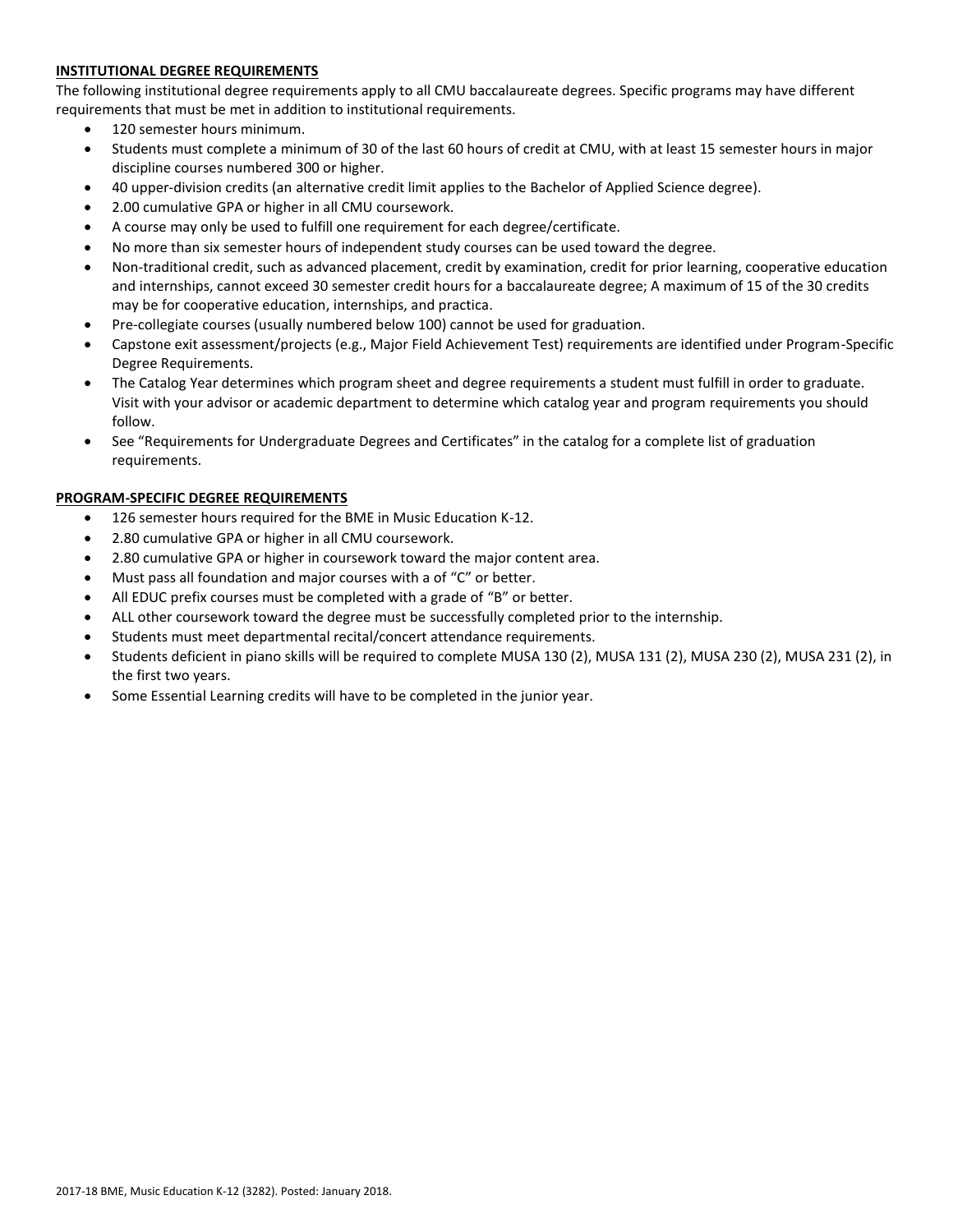#### **ESSENTIAL LEARNING REQUIREMENTS** (31 semester hours)

See the current catalog for a list of courses that fulfill the requirements below. If a course is an Essential Learning option and a requirement for your major, you must use it to fulfill the major requirement and make a different selection for the Essential Learning requirement.

**English** (6 semester hours, must receive a grade of "B" or better and must be completed by the time the student has 60 semester hours.)

- $\Box$  ENGL 111 English Composition (3)
- $\Box$  ENGL 112 English Composition (3)

**Mathematics** (3 semester hours, must receive a grade of "C" or better, must be completed by the time the student has 60 semester hours.)

MATH 110 - College Mathematics (3) or higher

#### **Humanities** (3 semester hours)

 $\Box$  Select one Humanities course (3)

#### **Social and Behavioral Sciences** (6 semester hours)

- $\Box$  PSYC 233 Human Growth and Development (3) (must receive a grade of "B" or better)
- $\square$  Select one Social and Behavioral Sciences course (3)

#### **Natural Sciences** (7 semester hours, one course must include a lab)

- $\square$  Select one Natural Sciences course (3)
- $\Box$  Select one Natural Sciences course with a lab (4)

#### **History** (3 semester hours)

 $\Box$  Select one History course (3)

#### **Fine Arts** (3 semester hours)

 $\Box$  Select one Fine Arts course (3)

#### **OTHER LOWER-DIVISION REQUIREMENTS**

**Wellness Requirement** (2 semester hours)

- $\Box$  KINE 100 Health and Wellness (1)
- $\square$  Select one Activity course (1)

## **Essential Learning Capstone** (4 semester hours)

Essential Learning Capstone must be taken after completion of the Essential Learning English and Mathematics requirements, and when a student has earned between 45 and 75 hours.

- ESSL 290 Maverick Milestone (3)
- $\square$  ESSL 200 Essential Speech (1)

## **FOUNDATION COURSES** (23 semester hours, must pass all courses with a "C" or better)

- $\Box$  MUSA 111 Music Technology (1)
- $\Box$  MUSA 114 Music Theory I Introduction (3)
- MUSA 115 Music Theory II Diatonic Concepts (3)
- $\Box$  MUSA 116 Ear Training and Sightsinging I (2)
- $\Box$  MUSA 117 Ear Training and Sightsinging II (2)
- MUSA 214 Music Theory III Chromatic Concepts (3)
- MUSA 215 Music Theory IV Twentieth Century Form and Analysis (3)
- $\Box$  MUSL 1<sub>\_\_\_</sub> Music Lesson (1)
- $\Box$  MUSL 1 Music Lesson (1)
- $\Box$  MUSL 2\_\_\_ Music Lesson (1)
- □ MUSP 1 Music Performance (1)
- MUSP 1\_\_\_ Music Performance (1)
- MUSP 2\_\_\_ Music Performance (1)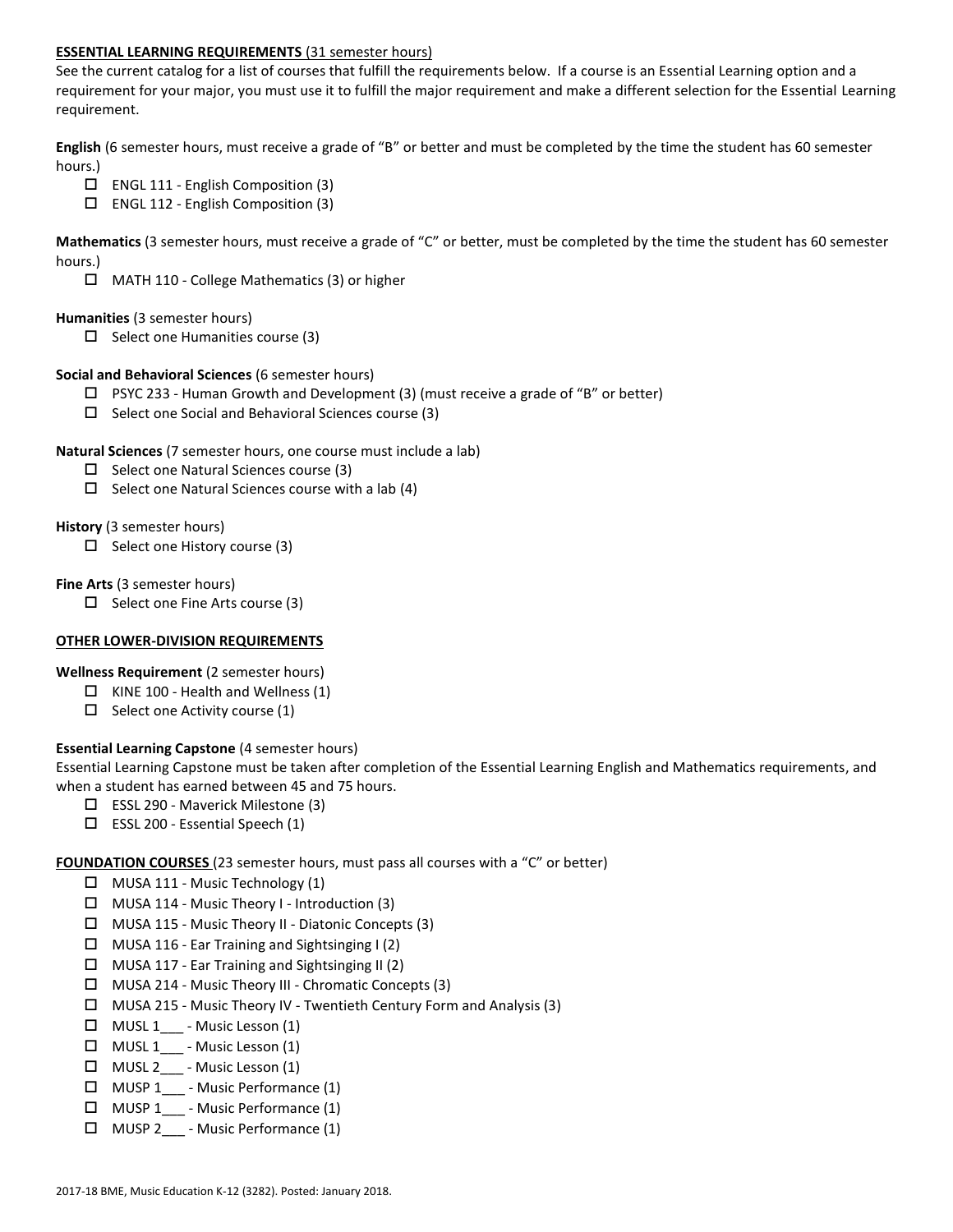**Music Core** (24-25 semester hours)

- MUSA 101 Concert Attendance (0)
- MUSA 101 Concert Attendance (0)
- MUSA 101 Concert Attendance (0)
- $\Box$  MUSA 101 Concert Attendance (0)
- MUSA 101 Concert Attendance (0)
- $\Box$  MUSA 101 Concert Attendance (0)
- MUSA 101 Concert Attendance (0)
- MUSA 101 Concert Attendance (0)
- MUSA 250 Beginning Conducting (2)
- MUSA 268 Beginning Jazz Improvisation (1) (MUSA 268 is for instrumental and keyboard students only)
- $\Box$  One of the following courses:
	- MUSA 302 Keyboard Literature I (3)
	- MUSA 303 Symphonic Literature (3)
	- MUSA 304 Keyboard Literature II (3)
	- MUSA 319 Choral Literature (3)
- MUSA 317 Orchestration (2)
- MUSA 326 Music History and Literature I (3)
- $\Box$  MUSA 327 Music History and Literature II (3)
- MUSA 426 The Music of World Cultures (2)
- $\Box$  MUSL 2 Music Lesson (1)
- MUSL 3\_\_\_ Music Lesson (1)
- □ MUSL 3 Music Lesson (1)
- $\Box$  MUSL 4 Music Lesson (1)
- MUSP 2\_\_\_ Music Performance (1)
- $\Box$  MUSP 3 Music Performance (1)
- □ MUSP 3 Music Performance (1)
- MUSP 4\_\_\_ Music Performance (1)
- MUSP 420 Senior Recital/Presentation (1)

## **Music Education K-12 Requirements** (24-25 semester hours)

- $\Box$  MUSA 137 Class Voice I (1)
	- (MUSA 137 is for instrumental and keyboard students only)
- MUSA 232 String Pedagogy and Materials (2)
- $\Box$  MUSA 233 Woodwind Pedagogy and Materials (2)
- MUSA 234 Brass Pedagogy and Materials (2)
- $\Box$  MUSA 235 Percussion Pedagogy and Materials (2)
- MUSA 240 Introduction to Music Education (2) (30 field experience hours)
- $\Box$  MUSA 337 Diction (2) (MUSA 337 is for vocal students only)
- $\Box$  MUSA 340 Teaching Elementary and General Music (3) (30 field experience hours)
- $\Box$  One of the following courses: MUSA 350A - Advanced Conducting: Choral (2) MUSA 350B - Advanced Conducting: Instrumental (2)
- MUSA 440 Teaching Vocal Music K-12 (3) (35 field experience hours)
- $\Box$  MUSA 441 Teaching Instrumental Music K-12 (3) (35 field experience hours)

# $\Box$  One of the following courses:

MUSA 442A - Teaching Special Ensembles: Choral (2) (30 field experience hours) MUSA 442B - Teaching Special Ensembles: Instrumental (2) (30 field experience hours)

**K-12 Licensure Requirements** (17 semester hours, must be completed with a grade of "B" or better)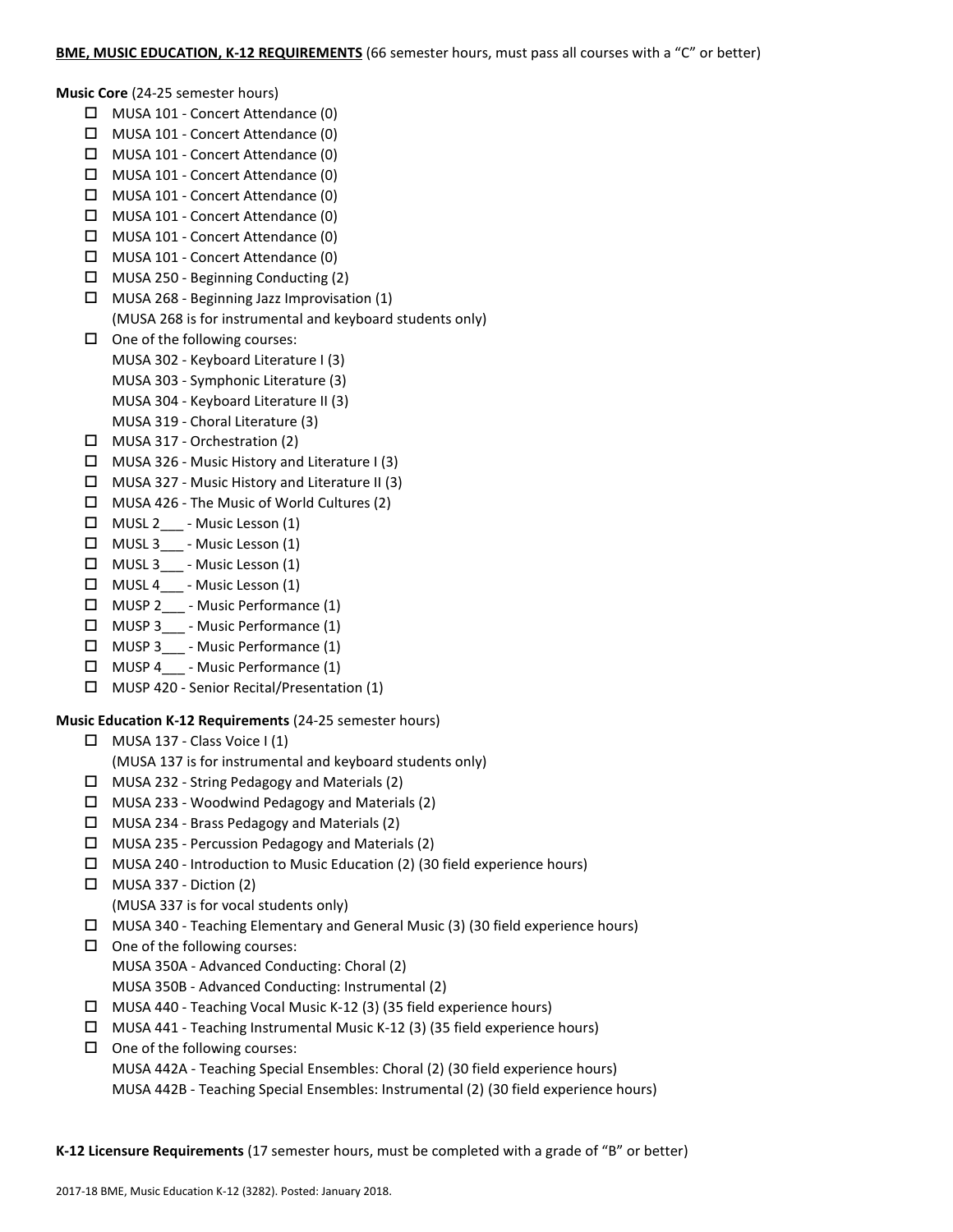Program Requirements: ENGL 111, ENGL 112, PSYC 233, EDUC 115 and 215 (all with a grade of "B" or better) and formal acceptance to the Teacher Education Program

- $\square$  EDUC 115 What It Means to be an Educator (1) (8 field experience hours)
- EDUC 215 Teaching as a Profession (1) (12 field experience hours)
- $\square$  EDUC 343 Teaching to Diversity (3) (20 field experience hours)
- EDUC 499D Teaching Internship and Colloquia: Elementary (6) (300 field experience hours)
- EDUC 499H Teaching Internship and Colloquia: Secondary (6) (300 field experience hours)

All EDUC prefix courses listed above must be completed with a grade of B or better to progress through the program sequence. Students must take the PRAXIS II exam in the content area prior to commencing the internship. Also, ALL other coursework toward the degree must be successfully completed prior to the internship.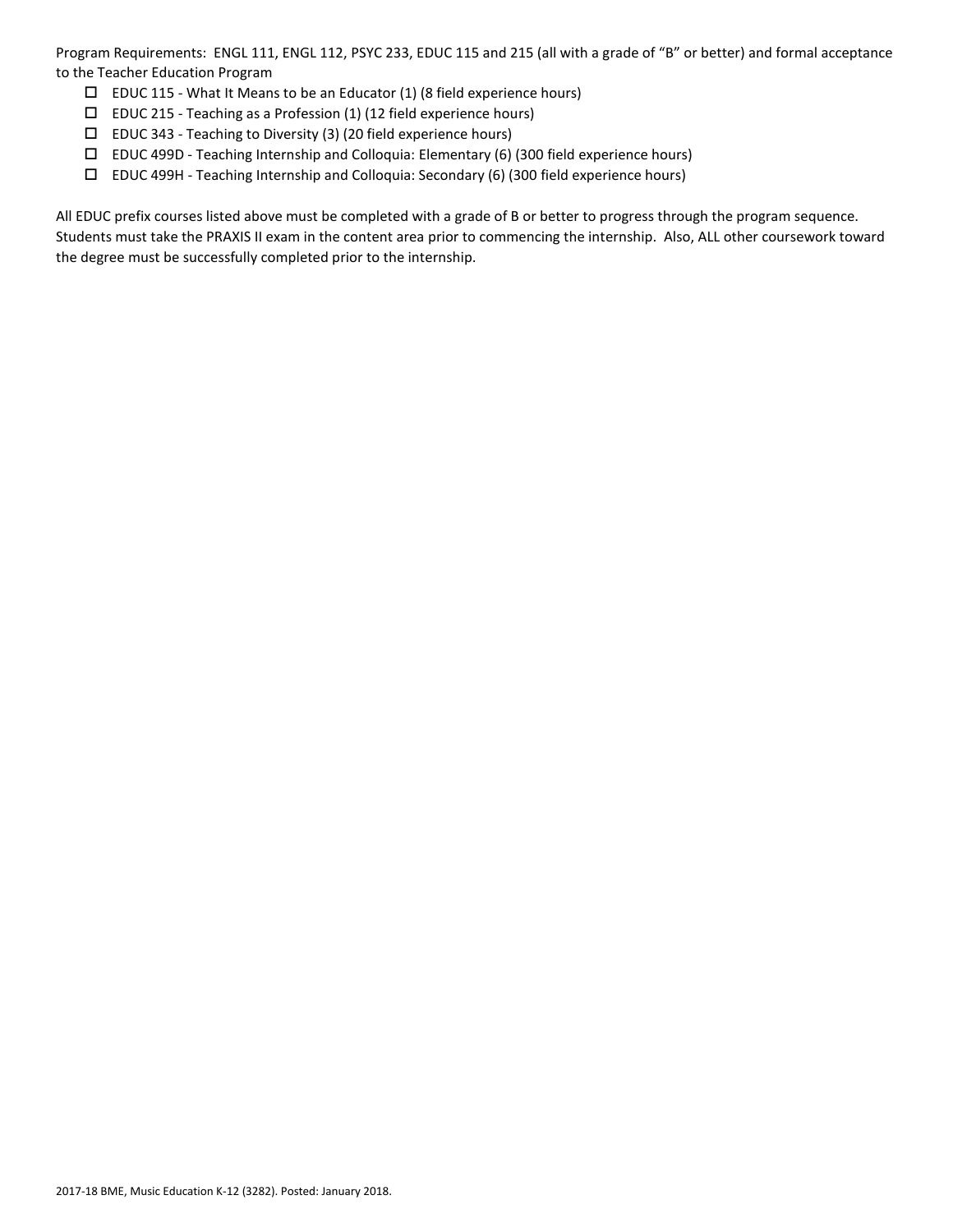#### **Freshman Year, Fall Semester: 18 credits**

- **MUSA 101 Concert Attendance (0)**
- MUSL 1\_\_\_ Music Lesson (1)
- MUSP 1 Music Performance (1)
- MUSA 114 Music Theory I Introduction (3)
- MUSA 116 Ear Training and Sightsinging I (2)
- MUSA 111 Music Technology (1)
- ENGL 111 English Composition (3)
- KINE 100 Health and Wellness (1)
- PSYC 233 Human Growth and Development (3)
- Essential Learning Natural Science (3)

## **Freshman Year, Spring Semester: 14 credits**

- MUSA 101 Concert Attendance (0)
- MUSL 1 Music Lesson (1)
- **NUSP 1** Music Performance (1)
- MUSA 115 Music Theory II Diatonic Concepts (3)
- MUSA 117 Ear Training and Sightsinging II (2)
- ENGL 112 English Composition (3)
- KINA Activity (1)
- Essential Learning Social and Behavioral Science (3)

## **Sophomore Year, Fall Semester: 19-20 credits**

- MUSA 101 Concert Attendance (0)
- MUSL 2\_\_\_ Music Lesson (1)
- MUSP 2 Music Performance (1)
- MUSA 214 Music Theory III Chromatic Concepts (3)
- MUSA 240 Introduction to Music Education (2)
- MUSA 232 String Pedagogy and Materials (2) OR MUSA 233 Woodwind Pedagogy and Materials (2)
- MUSA 268 Beginning Jazz Improvisation (1) (for instrumental and keyboard students only)
- MATH 110 College Mathematics (3) or higher
- Essential Learning Natural Science with Lab (4)
- Essential Learning Fine Arts (3)

## **Sophomore Year, Spring Semester: 20 credits**

- MUSA 101 Concert Attendance (0)
- MUSL 2\_\_\_ Music Lesson (1)
- MUSP 2 Music Performance (1)
- MUSA 215 Music Theory IV Twentieth Century Form and Analysis (3)
- **Essential Learning Humanities (3)**
- MUSA 234 Brass Pedagogy and Materials (2) OR MUSA 235 Percussion Pedagogy and Materials (2)
- MUSA 250 Beginning Conducting (2)
- MUSA 3 Symphonic, Keyboard, OR Choral Literature (3)
- MUSA 4 Instrumental OR Vocal Methods K-12 (3)
- EDUC 115 What It Means to be an Educator (1)
- EDUC 215 Teaching as a Profession (1)

## **Junior Year, Fall Semester: 15-16 credits**

- **MUSA 101 Concert Attendance (0)**
- MUSL 3\_\_\_ Music Lesson (1)
- MUSP 3 Music Performance (1)
- MUSA 233 Woodwind Pedagogy and Materials (2) or MUSA 232 String Pedagogy and Materials (2)
- MUSA 340 Teaching Elementary Music (3) OR MUSA 442 Teaching Special Ensembles (2)
- MUSA 350 Advanced Conducting (2)